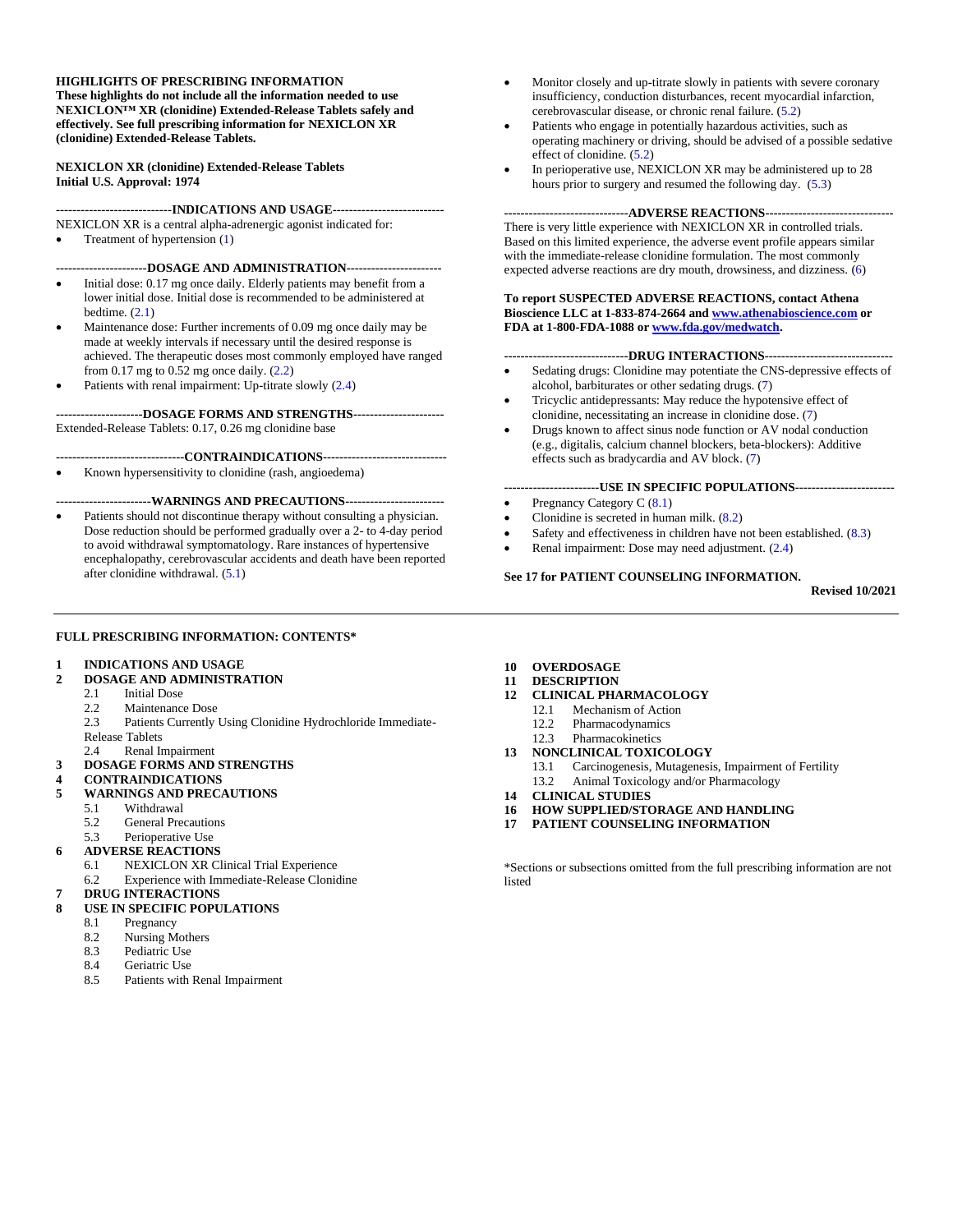## **FULL PRESCRIBING INFORMATION**

### <span id="page-1-0"></span>**1 INDICATIONS AND USAGE**

NEXICLON XR is indicated in the treatment of hypertension. NEXICLON XR may be employed alone or concomitantly with other antihypertensive agents.

### <span id="page-1-1"></span>**2 DOSAGE AND ADMINISTRATION**

The dose of NEXICLON XR must be adjusted according to the patient's individual blood pressure response. The following is a general guide to its administration in adults.

### **2.1 Initial Dose**

<span id="page-1-2"></span>Dosing with NEXICLON XR should be initiated at 0.17 mg once daily. Elderly patients may benefit from a lower initial dose [*see Use is Specific Populations* (8.4)]. Initial dose is recommended to be administered at bedtime.

### **2.2 Maintenance Dose**

<span id="page-1-3"></span>Further increments of 0.09 mg once daily may be made at weekly intervals if necessary until the desired response is achieved. The therapeutic doses most commonly employed have ranged from 0.17 mg to 0.52 mg once daily.

NEXICLON XR was studied at doses of 0.17 to 0.52 mg once daily. Doses higher than 0.52 mg per day were not evaluated and are not recommended.

### <span id="page-1-4"></span>**2.3 Patients Currently Using Clonidine Hydrochloride Immediate-Release Tablets**

The recommended dose of NEXICLON XR for patients who are currently taking clonidine hydrochloride immediate-release tablets is provided in the table below.

|                                                          | <b>Equivalent dose of</b><br><b>NEXICLON XR (clonidine)</b><br><b>Clonidine HCl</b><br><b>Extended-Release Tablets</b><br><b>Immediate-Release</b><br><b>Tablets</b> |                     |
|----------------------------------------------------------|----------------------------------------------------------------------------------------------------------------------------------------------------------------------|---------------------|
| <b>Initial Dose</b>                                      | $0.17$ mg once daily                                                                                                                                                 | 0.1 mg twice daily  |
| Maintenance<br>Dose Titration<br><b>Increments</b>       | 0.09 mg once daily                                                                                                                                                   | 0.05 mg twice daily |
| Common Doses<br>Used for Blood<br><b>Pressure Effect</b> | $0.17$ mg once daily                                                                                                                                                 | 0.1 mg twice daily  |
|                                                          | 0.34 mg once daily                                                                                                                                                   | 0.2 mg twice daily  |
|                                                          | $0.52$ mg once daily                                                                                                                                                 | 0.3 mg twice daily  |

#### **2.4 Renal Impairment**

<span id="page-1-5"></span>Adjust dosage according to the degree of impairment. In patients with end stage kidney disease on maintenance dialysis, start at 0.09 mg per day and up-titrate slowly to minimize dose related adverse events.

Monitor patients carefully, especially for bradycardia, sedation and hypotension. Only a minimal amount of clonidine is removed during routine hemodialysis.

In patients with moderate to severe kidney impairment not undergoing dialysis, initiate clonidine at the same dose as for patients without renal impairment. Up-titrate slowly and monitor for dose-related adverse events.

# <span id="page-1-6"></span>**3 DOSAGE FORMS AND STRENGTHS**

0.17 mg Extended-Release Tablets (clonidine base) 0.26 mg Extended-Release Tablets (clonidine base)

## <span id="page-1-7"></span>**4 CONTRAINDICATIONS**

NEXICLON XR should not be used in patients with known hypersensitivity to clonidine [*see Warnings and Precautions (5.2)*].

## <span id="page-1-9"></span><span id="page-1-8"></span>**5 WARNINGS AND PRECAUTIONS**

### **5.1 Withdrawal**

Instruct patients not to discontinue therapy without consulting their physician. Sudden cessation of clonidine treatment has resulted in symptoms such as nervousness, agitation, headache, and tremor accompanied or followed by a rapid rise in blood pressure and elevated catecholamine concentrations in the plasma. The likelihood of such reactions to discontinuation of clonidine therapy appears to be greater after administration of higher doses or continuation of concomitant beta-blocker treatment and

special caution is therefore advised in these situations. Rare instances of hypertensive encephalopathy, cerebrovascular accidents and death have been reported after clonidine withdrawal. When discontinuing therapy with NEXICLON XR, reduce the dose gradually over 2 to 4 days to avoid withdrawal symptoms.

An excessive rise in blood pressure following discontinuation of NEXICLON XR can be reversed by administration of oral clonidine hydrochloride or by intravenous phentolamine. If therapy is to be discontinued in patients receiving a beta-blocker and clonidine concurrently, the betablocker should be withdrawn several days before the gradual discontinuation of NEXICLON XR.

## **Because children commonly have gastrointestinal illnesses that lead to vomiting, they may be particularly susceptible to hypertensive episodes resulting from abrupt inability to take medication.**

# **5.2 General Precautions**

<span id="page-1-10"></span>In patients who have developed localized contact sensitization to a clonidine transdermal system, substitution of oral clonidine therapy may be associated with the development of a generalized skin rash.

In patients who develop an allergic reaction to a clonidine transdermal system, substitution of oral clonidine may also elicit an allergic reaction (including generalized rash, urticaria, or angioedema).

Monitor carefully and up-titrate slowly in patients with severe coronary insufficiency, conduction disturbances, recent myocardial infarction, cerebrovascular disease, or chronic renal failure.

Patients who engage in potentially hazardous activities, such as operating machinery or driving, should be advised of a possible sedative effect of clonidine. The sedative effect may be increased by concomitant use of alcohol, barbiturates, or other sedating drugs.

#### **5.3 Perioperative Use**

<span id="page-1-11"></span>NEXICLON XR may be administered up to 28 hours prior to surgery and resumed the following day. Blood pressure should be carefully monitored during surgery and additional measures to control blood pressure should be available if required.

## <span id="page-1-12"></span>**6 ADVERSE REACTIONS**

The following serious adverse reactions are discussed in detail elsewhere in the labeling:

- Withdrawal [*see Warnings and Precautions (5.1)*]
- Allergic reactions [*see Warnings and Precautions (5.2)*]

### **6.1 NEXICLON XR Clinical Trial Experience**

<span id="page-1-13"></span>There is very limited experience with NEXICLON XR in controlled trials. Based on this limited experience, the adverse event profile appears similar with to the immediate-release clonidine formulation.

### **6.2 Experience with Immediate-Release Clonidine**

<span id="page-1-14"></span>Most adverse reactions are mild and tend to diminish with continued therapy. The most frequent (which also appear to be dose-related) are dry mouth (approximately 40%); drowsiness (approximately 33%); dizziness (approximately 16%); constipation and sedation (approximately 10% each).

The following less frequent adverse reactions have also been reported in patients receiving immediate-release clonidine, but in many cases patients were receiving concomitant medication and a causal relationship has not been established.

Body as a Whole: Fatigue, fever, headache, pallor, weakness, and withdrawal syndrome. Also reported were a weakly positive Coombs' test and increased sensitivity to alcohol.

Cardiovascular: Bradycardia, congestive heart failure, electrocardiographic abnormalities (i.e., sinus node arrest, junctional bradycardia, high degree AV block and arrhythmias), orthostatic symptoms, palpitations, Raynaud's phenomenon, syncope, and tachycardia. Cases of sinus bradycardia and atrioventricular block have been reported, both with and without the use of concomitant digitalis.

Central Nervous System (CNS): Agitation, anxiety, delirium, delusional perception, hallucinations (including visual and auditory), insomnia, mental depression, nervousness, other behavioral changes, paresthesia, restlessness, sleep disorder, and vivid dreams or nightmares.

Dermatological: Alopecia, angioneurotic edema, hives, pruritus, rash, and urticaria.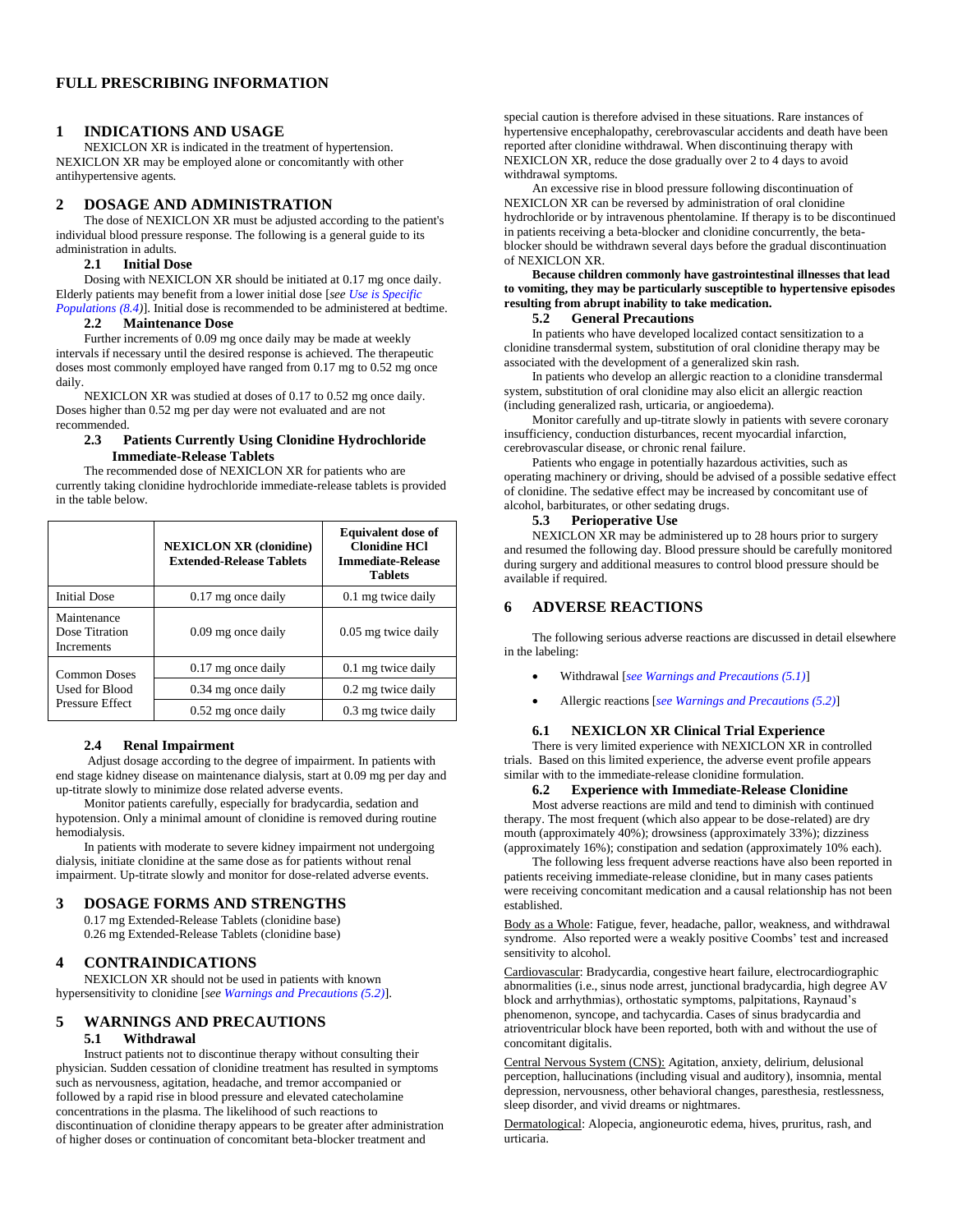Gastrointestinal: Abdominal pain, anorexia, constipation, hepatitis, malaise, mild transient abnormalities in liver function tests, nausea, parotitis, pseudoobstruction (including colonic pseudo-obstruction), salivary gland pain, and vomiting.

Genitourinary: Decreased sexual activity, difficulty in micturition, erectile dysfunction, loss of libido, nocturia, and urinary retention.

Hematologic: Thrombocytopenia.

Metabolic: Gynecomastia, transient elevation of blood glucose or serum creatine phosphokinase, and weight gain.

Musculoskeletal: Leg cramps and muscle or joint pain.

Oro-otolaryngeal: Dryness of the nasal mucosa.

Ophthalmological: Accommodation disorder, blurred vision, burning of the eyes, decreased lacrimation, and dryness of eyes.

## <span id="page-2-0"></span>**7 DRUG INTERACTIONS**

No drug interaction studies have been conducted with NEXICLON XR. The following have been reported with other oral formulations of clonidine.

Clonidine may potentiate the CNS-depressive effects of alcohol, barbiturates or other sedating drugs. If a patient receiving clonidine hydrochloride is also taking tricyclic antidepressants, the hypotensive effect of clonidine may be reduced, necessitating an increase in the clonidine dose.

Monitor heart rate in patients receiving clonidine concomitantly with agents known to affect sinus node function or AV nodal conduction, e.g., digitalis, calcium channel blockers, and beta-blockers. Sinus bradycardia resulting in hospitalization and pacemaker insertion has been reported in association with the use of clonidine concomitantly with diltiazem or verapamil.

Amitriptyline in combination with clonidine enhances the manifestation of corneal lesions in rats [*see Nonclinical Toxicology (13.2)*]. **Alcohol:** Based on *in vitro* studies, high concentration of alcohol may increase the rate of release of NEXICLON XR.

## <span id="page-2-2"></span><span id="page-2-1"></span>**8 USE IN SPECIFIC POPULATIONS**

#### **8.1 Pregnancy**

Pregnancy Category C. Reproduction studies performed in rabbits at doses up to approximately 3 times the oral maximum recommended daily human dose (MRDHD) of clonidine hydrochloride produced no evidence of a teratogenic or embryotoxic potential in rabbits. In rats, however, doses as low as  $1/3$  the oral MRDHD (1/15 the MRDHD on a mg/m<sup>2</sup> basis) of clonidine were associated with increased resorptions in a study in which dams were treated continuously from 2 months prior to mating. Increased resorptions were not associated with treatment at the same time or at higher dose levels (up to 3 times the oral MRDHD) when the dams were treated on gestation days 6 to 15. Increases in resorption were observed at much higher dose levels (40 times the oral MRDHD on a mg/kg basis; 4 to 8 times the MRDHD on a mg/m<sup>2</sup> basis) in mice and rats treated on gestation days 1 to 14 (lowest dose employed in the study was 500 mcg/kg).

No adequate, well-controlled studies have been conducted in pregnant women. Because animal reproduction studies are not always predictive of human response, this drug should be used during pregnancy only if clearly needed.

#### <span id="page-2-3"></span>**8.2 Nursing Mothers**

Clonidine is secreted in human milk.

#### <span id="page-2-4"></span>**8.3 Pediatric Use**

Safety and effectiveness in pediatric patients have not been established. **8.4 Geriatric Use**

<span id="page-2-5"></span>Elderly patients may benefit from a lower initial dose [*see Dosage and Administration (2)*].

#### **8.5 Patients with Renal Impairment**

<span id="page-2-6"></span>The initial dosage should be based on the degree of impairment. Monitor patients carefully for hypotension and bradycardia, and titrate to higher doses cautiously. Only a minimal amount of clonidine is removed during routine hemodialysis.

#### <span id="page-2-7"></span>**10 OVERDOSAGE**

Hypertension may develop early and may be followed by hypotension, bradycardia, respiratory depression, hypothermia, drowsiness, decreased or absent reflexes, weakness, irritability and miosis. The frequency of CNS depression may be higher in children than adults. Large overdoses may result in reversible cardiac conduction defects or dysrhythmias, apnea, coma, and seizures. Signs and symptoms of overdose generally occur within 30 minutes

to two hours after exposure. As little as 0.1 mg of clonidine has produced signs of toxicity in children.

There is no specific antidote for clonidine overdosage. Clonidine overdosage may result in the rapid development of CNS depression; therefore, induction of vomiting with ipecac syrup is not recommended. Gastric lavage may be indicated following recent and/or large ingestions. Administration of activated charcoal and/or a cathartic may be beneficial. Supportive care may include atropine sulfate for bradycardia, intravenous fluids and/or vasopressor agents for hypotension and vasodilators for hypertension. Naloxone may be a useful adjunct for the management of clonidine-induced respiratory depression, hypotension and/or coma; blood pressure should be monitored since the administration of naloxone has occasionally resulted in paradoxical hypertension. Tolazoline administration has yielded inconsistent results and is not recommended as first-line therapy. Dialysis is not likely to significantly enhance the elimination of clonidine.

The largest overdose reported to date involved a 28-year old male who ingested 100 mg of clonidine hydrochloride powder. This patient developed hypertension followed by hypotension, bradycardia, apnea, hallucinations, semicoma, and premature ventricular contractions. The patient fully recovered after intensive treatment. Plasma clonidine levels were 60 ng/mL after 1 hour, 190 ng/mL after 1.5 hours, 370 ng/mL after 2 hours, and 120 ng/mL after 5.5 and 6.5 hours. In mice and rats, the oral  $LD_{50}$  of clonidine is 206 and 465 mg/kg, respectively.

## <span id="page-2-8"></span>**11 DESCRIPTION**

NEXICLON XR (clonidine) Extended-Release Tablets are available for oral administration in two dose strengths: 0.17 mg and 0.26 mg. The 0.17 mg and 0.26 mg tablets are equivalent to 0.2 mg and 0.3 mg of immediate-release clonidine hydrochloride, respectively.

Clonidine hydrochloride, a centrally active alpha-adrenergic agonist, is an imidazoline derivative and exists as a mesomeric compound. The chemical name is 2-(2.6-dichlorophenylamino)-2-imidazoline hydrochloride. The following is the structural formula:



 $C_9H_9Cl_2N_3$ ·HCl Mol. Wt. 266.56

Clonidine hydrochloride is an odorless, bitter, white crystalline substance soluble in water and alcohol.

The inactive ingredients are: crospovidone, dental-type silica, lactose monohydrate, magnesium stearate, microcrystalline cellulose, polyvinyl acetate, povidone, sodium polystyrene sulfonate, triacetin. The 0.17 mg tablet also contains hypromellose, polyethylene glycol, and titanium dioxide. The 0.26 mg tablet also contains D&C yellow #10 aluminum lake, FD&C yellow #6 aluminum lake, fractionated coconut oil, maltodextrin, polydextrose, talc, and titanium dioxide.

# <span id="page-2-9"></span>**12 CLINICAL PHARMACOLOGY**

### **12.1 Mechanism of Action**

<span id="page-2-10"></span>Clonidine stimulates alpha-adrenoreceptors in the brain stem. This action results in reduced sympathetic outflow from the central nervous system and in decreases in peripheral resistance, renal vascular resistance, heart rate, and blood pressure. The patient's maximum blood pressure decrease occurred within 6 to 8 hours. Renal blood flow and glomerular filtration rate remain essentially unchanged. Normal postural reflexes are intact; therefore, orthostatic symptoms are mild and infrequent.

#### **12.2 Pharmacodynamics**

<span id="page-2-11"></span>NEXICLON XR was studied in an open-label crossover, force titration, partially randomized trial in patients with mild and moderate essential hypertension who were on two or fewer antihypertensive medications. The trial was designed to compare steady-state exposures between the NEXICLON XR and clonidine immediate-release tablets. There were up- and down-titration phases. There was no washout period between phases or treatments.

Studies with immediate-release clonidine hydrochloride have demonstrated a moderate reduction (15% to 20%) in cardiac output in the supine position with no change in the peripheral resistance. At a 45° tilt, there is a smaller reduction in cardiac output and a decrease of peripheral resistance.